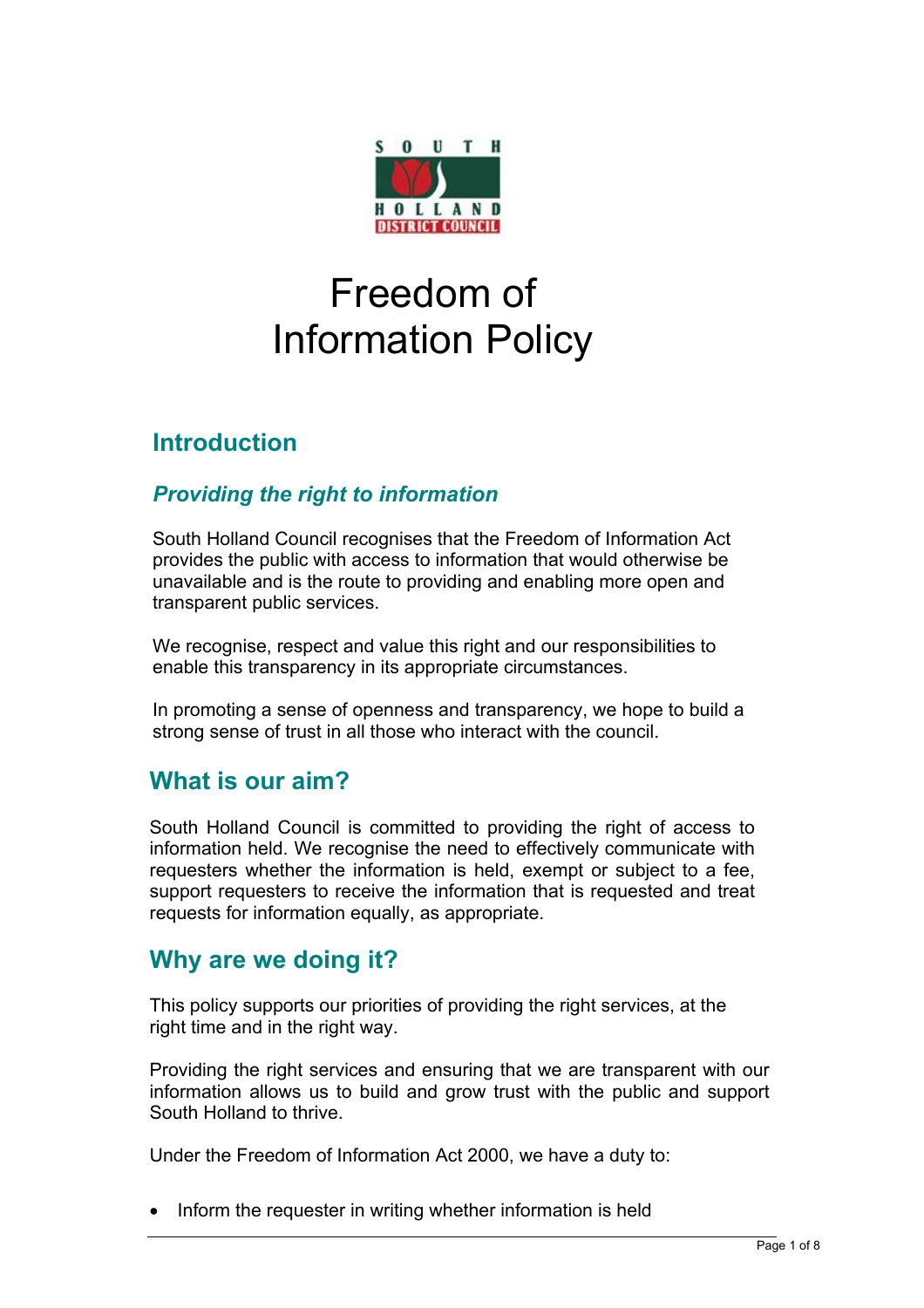- Where it is held, to communicate that information
- Comply with "the duty to confirm or deny"

This policy sets out our ambitions in line with the Freedom of Information Act 2000, full details of which are available in [The](http://www.legislation.gov.uk/ukpga/2000/36/contents) Act and we will continue to work to the requirements of this Act and any changes that may occur following the publishing of this policy.

#### **How will we do it?**

#### **As a Local Authority we will:**

- Respond to requests for information adhere to the statutory time requirements of the act. Where all required information is provided from the requester in writing, we shall respond within 20 working days
- Publish certain information proactively, in line with the requirement for a publication scheme. Details of which are available in the [Publication](https://www.sholland.gov.uk/article/6669/Publication-Scheme) **[Scheme](https://www.sholland.gov.uk/article/6669/Publication-Scheme)**
- Consider any use of the exemptions available via the Act Part II [Exempt](https://www.legislation.gov.uk/ukpga/2000/36/contents) [Information](https://www.legislation.gov.uk/ukpga/2000/36/contents) and enact these appropriately, including where cost of compliance exceeds appropriate limit.
- Address all vexatious and contacts deemed unacceptable though our [Unreasonable](https://www.sholland.gov.uk/article/7561/Vexatious-Policy) and Vexatious policy
- Allow appropriate use of data sets and [re-use](https://www.sholland.gov.uk/article/6672/Re-use-of-Public-Sector-Information) of data via our re-use [policy](https://www.sholland.gov.uk/article/6672/Re-use-of-Public-Sector-Information)
- Consider the application of section 45 code of [practice](https://www.gov.uk/government/publications/code-of-practice-on-the-discharge-of-public-authorities-functions-under-part-1-of-the-freedom-of-information-act-2000) which gives recommendations for public authorities about their handling of requests
- Consider the application of section 46 code of [practice](https://ico.org.uk/media/for-organisations/research-and-reports/1432475/foi-section-46-code-of-practice-1.pdf) covers good records management practice and the obligations of public authorities under the Public Records Acts
- Consider the Duty to provide advice and [assistance](https://ico.org.uk/media/for-organisations/documents/1624140/duty-to-provide-advice-and-assistance-foia-section-16.pdf) (section 16)
- Ensure everyone managing and handling information understands that they are responsible for following good information management practice
- Ensure staff who handle information are appropriately supervised and trained
- Ensure methods of handling information are regularly assessed and evaluated and that any disclosure of data will be in compliance with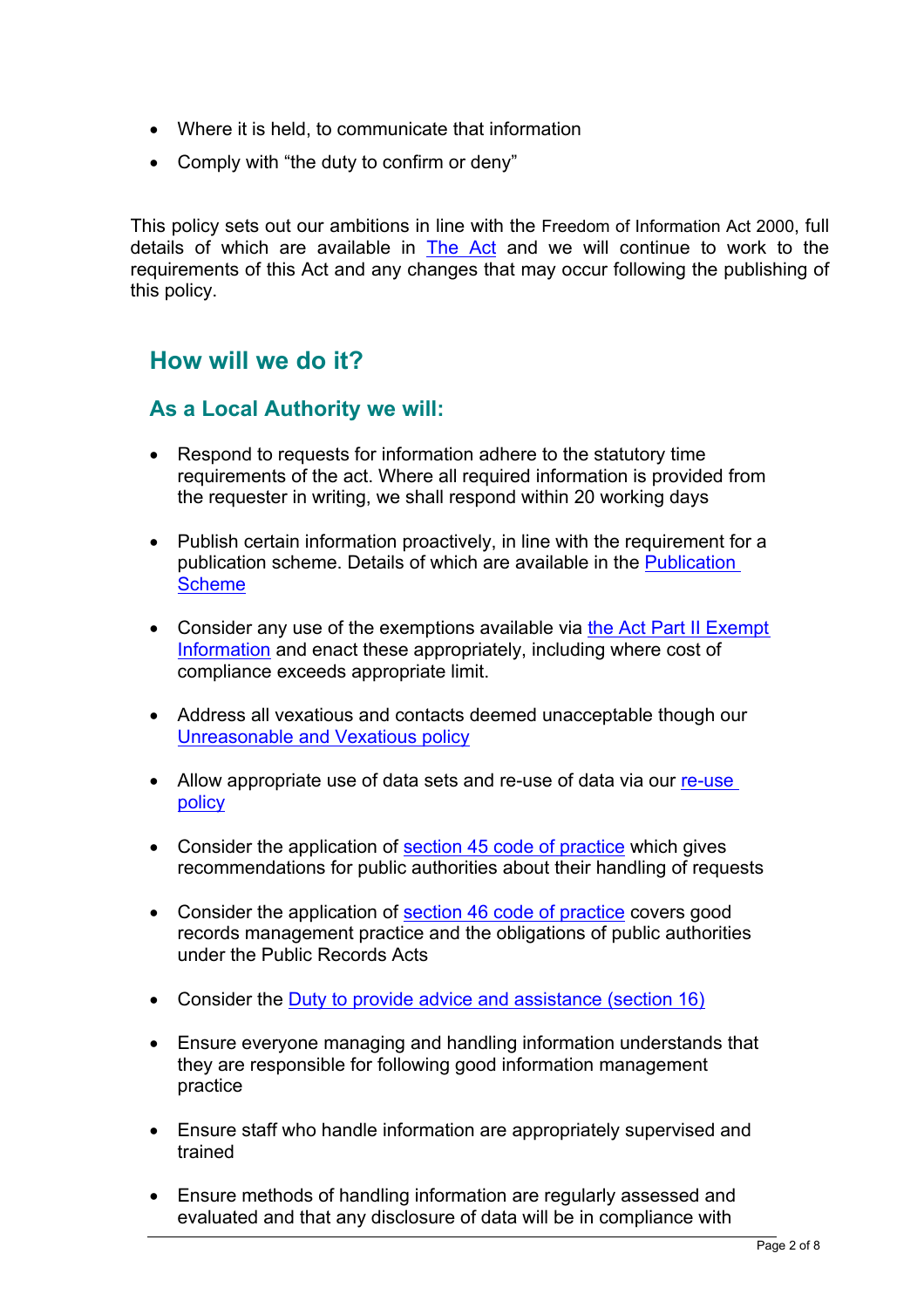approved procedures

• Abide by all requirements of the Data [Protection](http://www.legislation.gov.uk/ukpga/2018/12/contents/enacted) Act 2018 and [General](https://publications.europa.eu/en/publication-detail/-/publication/3e485e15-11bd-11e6-ba9a-01aa75ed71a1/language-en) Data Protection [Regulations](https://publications.europa.eu/en/publication-detail/-/publication/3e485e15-11bd-11e6-ba9a-01aa75ed71a1/language-en) to ensure that data is kept safe at all times and released where legally relevant to do so.

#### **How will we measure our progress?**

- We will monitor, where relevant and proportionate, the requests that are received in order to
	- o Ensure we are meeting the statutory timescale of 20 working days
	- $\circ$  Continue to proactively publish relevant and appropriate information
- In line with the code of quidance requirements, we will publish:
	- $\circ$  information about the numbers of requests received
	- o the timeliness of our responses
	- $\circ$  the number of requests where the information was granted
	- $\circ$  the number of requests where the information was withheld
	- $\circ$  the number of internal reviews

#### **Who will do this?**

- All staff because everyone has a responsibility to provide access to information
- The Corporate Improvement and Performance team because they have oversight of all requests including the logging, chasing and responding of requests
- Organisations that we commission or procure to provide direct services to our residents, where they are acting on behalf of the council and are eligible to provide information.
- Third parties who are users of information supplied by the Council will be required to confirm that they will abide by the requirements of the FOIA and allow audits by the Council of data held on its behalf (if requested); and Indemnify the Council against any prosecutions, claims, proceedings, actions or payments of compensation or damages, without limitation
- The Corporate Management Team because they have a responsibility to lead the right to information for the organisation.
- The Members in ensuring that they support provision of authority information